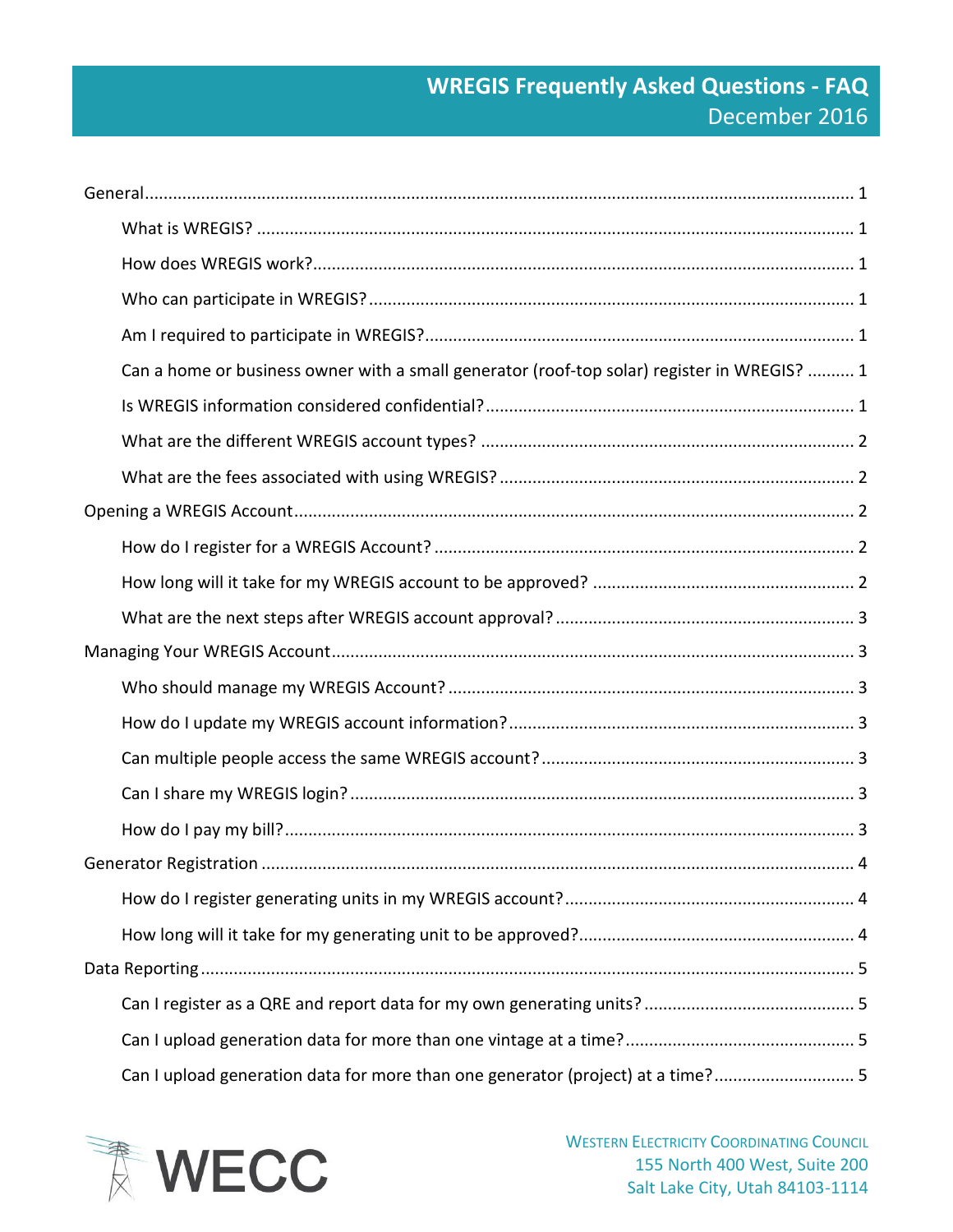# **WREGIS Frequently Asked Questions - FAQ** December 2016

| What do I do if I receive a notice that no data has been reported for a previous vintage?  6     |  |
|--------------------------------------------------------------------------------------------------|--|
|                                                                                                  |  |
|                                                                                                  |  |
|                                                                                                  |  |
| I received an error that indicates I am not allowed to upload data for a specific unit. How do I |  |
|                                                                                                  |  |
|                                                                                                  |  |
|                                                                                                  |  |
|                                                                                                  |  |
|                                                                                                  |  |
| How do I use (retire) RECs for State/Provincial/Voluntary Program Compliance?                    |  |
|                                                                                                  |  |
|                                                                                                  |  |
|                                                                                                  |  |
|                                                                                                  |  |

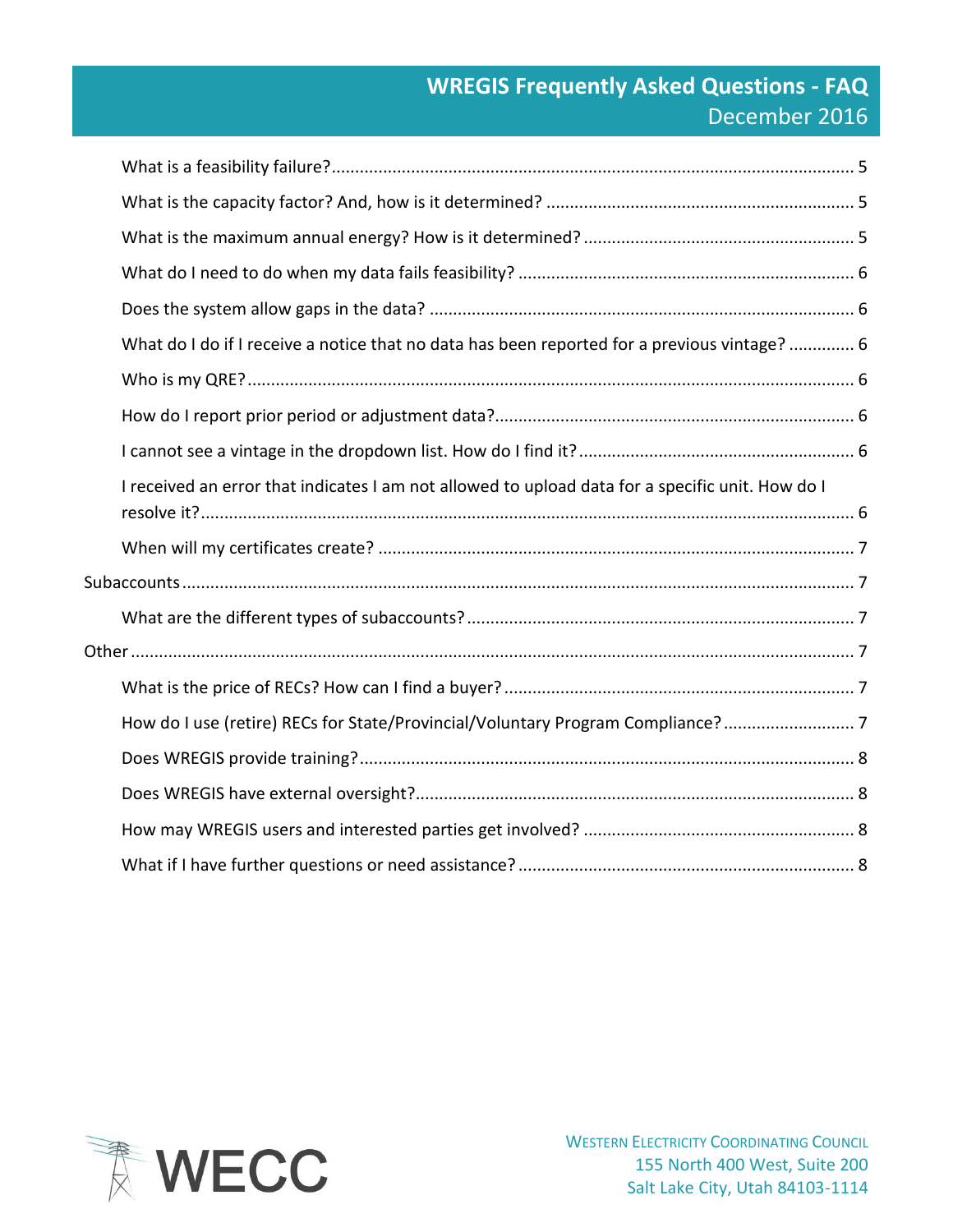# <span id="page-2-0"></span>**General**

### <span id="page-2-1"></span>**What is WREGIS?**

The Western Renewable Energy Generation Information System (WREGIS) issues and tracks renewable energy certificates (RECs) for generation of renewable-source electricity in the geographic area covered by the Western Electricity Coordinating Council (WECC). WREGIS also facilitates REC transfers, enables permanent retirement of RECs, assists regulators with the implementation of their renewable energy programs, and brings transparency to REC markets.

# <span id="page-2-2"></span>**How does WREGIS work?**

WREGIS issues one REC for each MWh of renewable generation. WREGIS accounts are similar to bank accounts; certificates are deposited and managed within these accounts. Certificates can be transferred, retired, or exported to a compatible tracking system at the discretion of the certificate holder.

For more information about WREGIS and how it works, see the [WREGIS Operating Rules](https://www.wecc.biz/Corporate/WREGIS%20Operating%20Rules%20072013%20Final.pdf) and [WREGIS](https://www.wecc.biz/Administrative/WREGIS%20User%20Training%20Slides.pdf)  [User Training Slides.](https://www.wecc.biz/Administrative/WREGIS%20User%20Training%20Slides.pdf)

#### <span id="page-2-3"></span>**Who can participate in WREGIS?**

Any party who signs the usage agreements, pays all required participation fees, and has not previously had a WREGIS account terminated for cause or for convenience, can register as an account holder in WREGIS. In addition, any generator considered "renewable" by any state, province or program in the WECC Region can register with WREGIS for the issuance of RECs.

#### <span id="page-2-4"></span>**Am I required to participate in WREGIS?**

You may be required by your interconnected utility or state/provincial/voluntary program to open a WREGIS account. Check directly with your counterparties and/or programs to determine if you are required to register.

#### <span id="page-2-5"></span>**Can a home or business owner with a small generator (roof-top solar) register in WREGIS?**

Owners should check with their utility to see if they are required to join WREGIS before registering. If registering is voluntary, WREGIS recommends completing a cost-benefit analysis, as recurring fees and account maintenance are required.

#### <span id="page-2-6"></span>**Is WREGIS information considered confidential?**

While select information is included in our public reports, the majority of information is considered confidential. See the [WREGIS Operating Rules](https://www.wecc.biz/Corporate/WREGIS%20Operating%20Rules%20072013%20Final.pdf) and [WREGIS Terms of Use](https://www.wecc.biz/Corporate/WREGIS%20Terms%20of%20Use.pdf) for additional confidentiality information.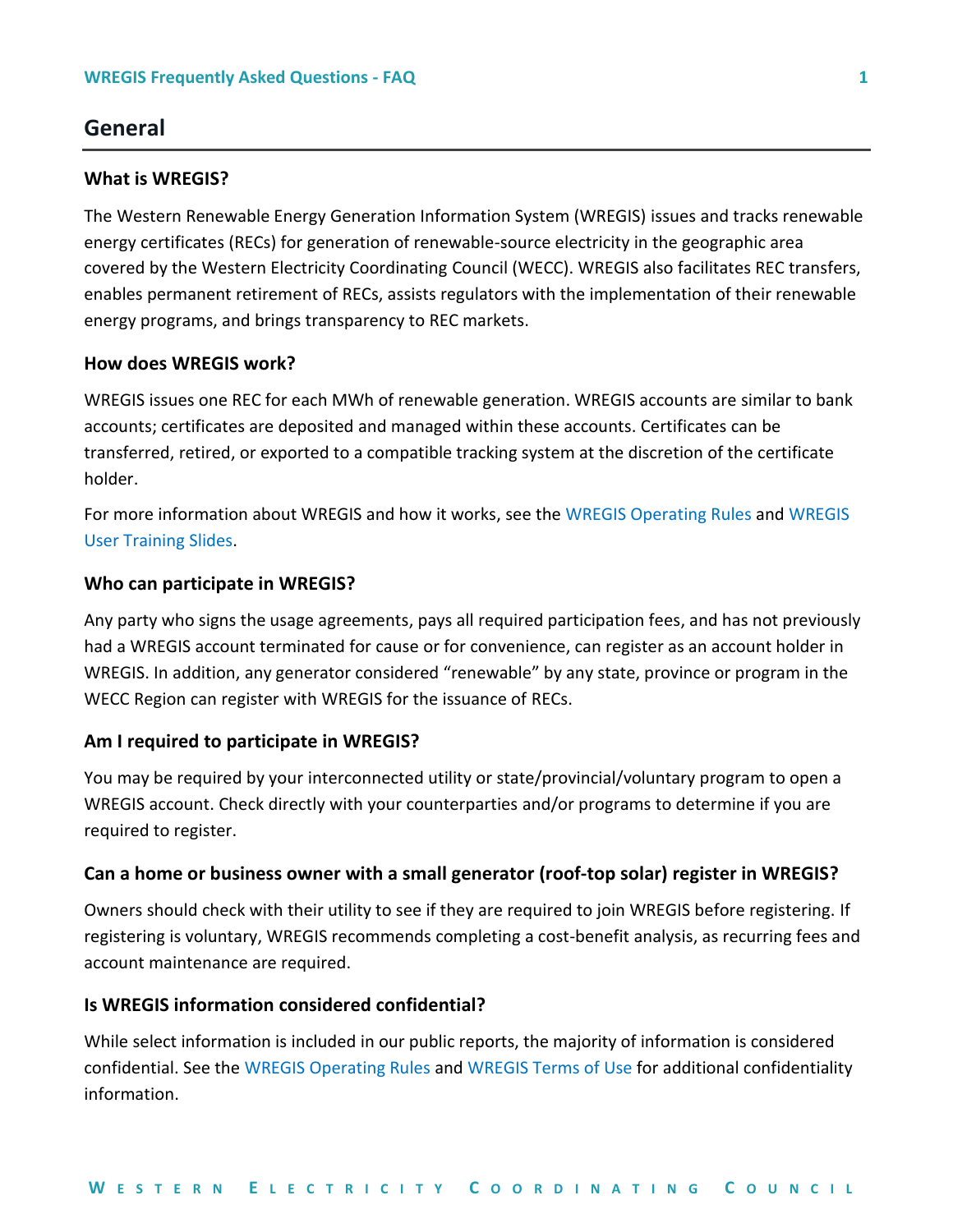# <span id="page-3-0"></span>**What are the different WREGIS account types?**

There are three WREGIS account types:

- 1. **Account Holder**: for registering generators and/or using and transferring RECs.
- 2. **Qualified Reporting Entity:** for reporting verifiable meter data to WREGIS for the purpose of creating RECs for Account Holders.
- 3. **Program Administrator:** for state, provincial, and voluntary programs such as the California Energy Commission or Green-e.

### <span id="page-3-1"></span>**What are the fees associated with using WREGIS?**

WREGIS "Account Holder" type accounts may be subject to the following fees:

- Annual
- Volumetric (Issuance, Transfer, Retire, Reserve, and Export)
- Reports

Other service fees may be charged where applicable.

For a full description of WREGIS fees, please see the [WREGIS Fee Matrix.](https://www.wecc.biz/Administrative/WREGIS%20Fee%20Matrix%20and%20Definitions.pdf)

# <span id="page-3-2"></span>**Opening a WREGIS Account**

#### <span id="page-3-3"></span>**How do I register for a WREGIS Account?**

- 1. Register by going to the WREGIS website: [www.wregis.org](http://www.wregis.org/)
- 2. Click on the  $\blacksquare$  WREGIS LOGIN button in the center of the page
- 3. Click the "Not a Member? Register Here" hyperlink
- 4. Select account type (*Account Holder, Reporting Entity, or Program Administrator*), and complete the online registration form
- 5. Review the [WREGIS Terms of Use Agreement,](https://www.wecc.biz/Corporate/WREGIS%20Terms%20of%20Use.pdf) complete pages 1 and 29; submit to WREGIS via [wregishelp@wecc.biz](mailto:wregishelp@wecc.biz)
- 6. If applicable, calculate the first Annual Fee using th[e WREGIS Fee Matrix](https://www.wecc.biz/Administrative/WREGIS%20Fee%20Matrix%20and%20Definitions.pdf) and submit to WREGIS via Automated Clearing House (ACH) bank transfer or check. Please contact [wregishelp@wecc.biz](mailto:wregishelp@wecc.biz) for ACH instructions

# <span id="page-3-4"></span>**How long will it take for my WREGIS account to be approved?**

Account approval can take five-to-10 business days following the receipt of all necessary documents and fees (where required) by WREGIS Staff.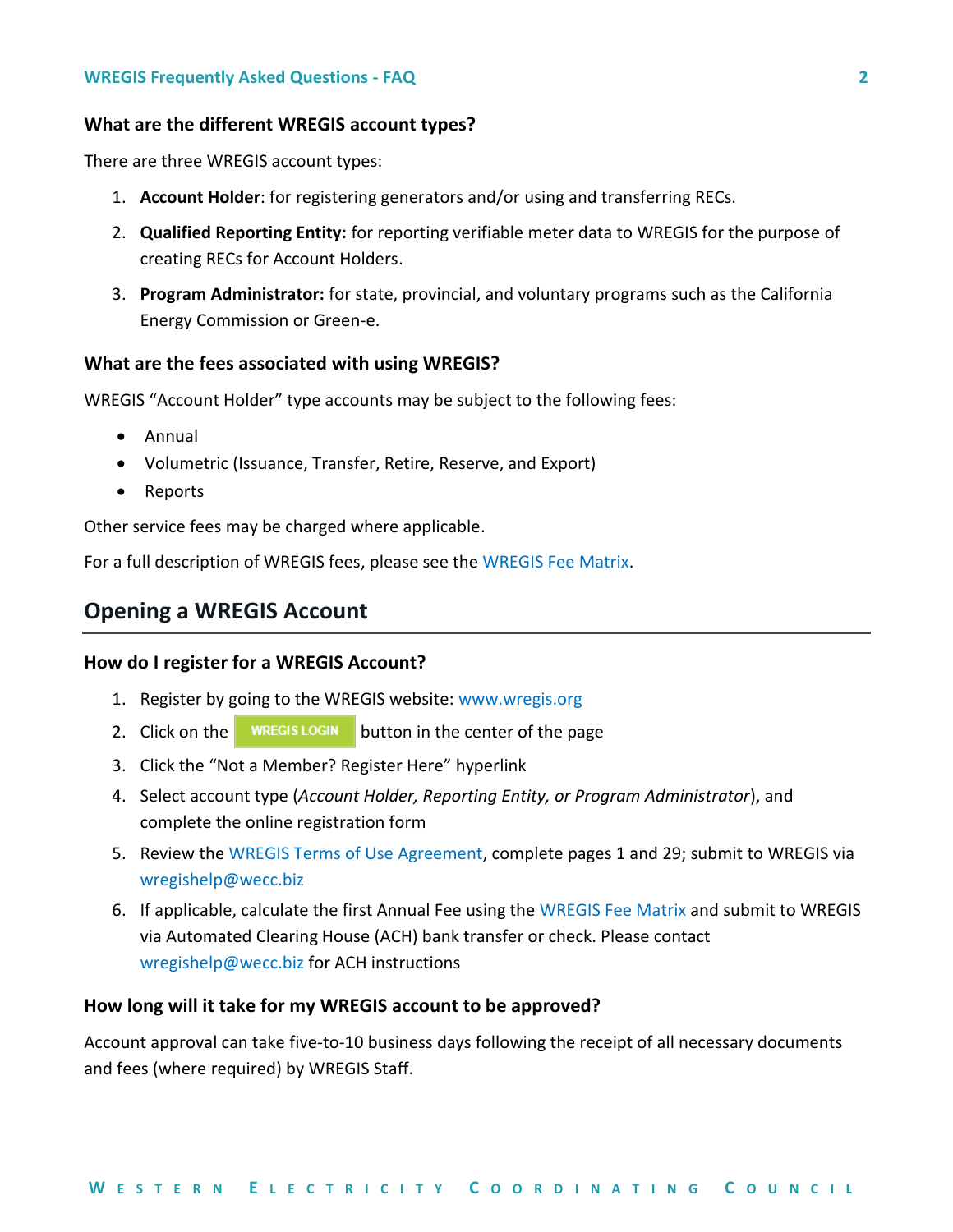#### **WREGIS Frequently Asked Questions - FAQ 3**

#### <span id="page-4-0"></span>**What are the next steps after WREGIS account approval?**

Once your account is approved, the account type will determine your next steps:

- All account types may create additional logins and must assign permission levels to assist with account management.
- An Account Holder registers generating units to create RECs.
- A Qualified Reporting Entity (QRE) coordinates with the Account Holder for data reporting and verification.

# <span id="page-4-1"></span>**Managing Your WREGIS Account**

### <span id="page-4-2"></span>**Who should manage my WREGIS Account?**

Each WREGIS account requires a **WREGIS Account Manager** who must be an employee of the registered company.

This person will be authorized to manage the account, create logins, manage data uploads, and update contact information as needed.

#### <span id="page-4-3"></span>**How do I update my WREGIS account information?**

WREGIS Account Managers can update their accounts by logging in and clicking on the "Change Profile" hyperlink in the "Registration" module on their WREGIS account home page.

#### <span id="page-4-4"></span>**Can multiple people access the same WREGIS account?**

Yes, the WREGIS Account Manager can create multiple logins and set permission levels as required to manage the WREGIS account.

#### <span id="page-4-5"></span>**Can I share my WREGIS login?**

No. Each user of a WREGIS account must have an individual login and password.

### <span id="page-4-6"></span>**How do I pay my bill?**

WREGIS invoices can be paid via ACH bank transfer or check that is submitted to WREGIS. Contact [wregisar@wecc.biz](mailto:wregisar@wecc.biz) for ACH instructions. WREGIS invoices are delivered via the "Billing Email" address you provide on your account profile. If your company requires a hardcopy, contact [wregisar@wecc.biz.](mailto:wregisar@wecc.biz)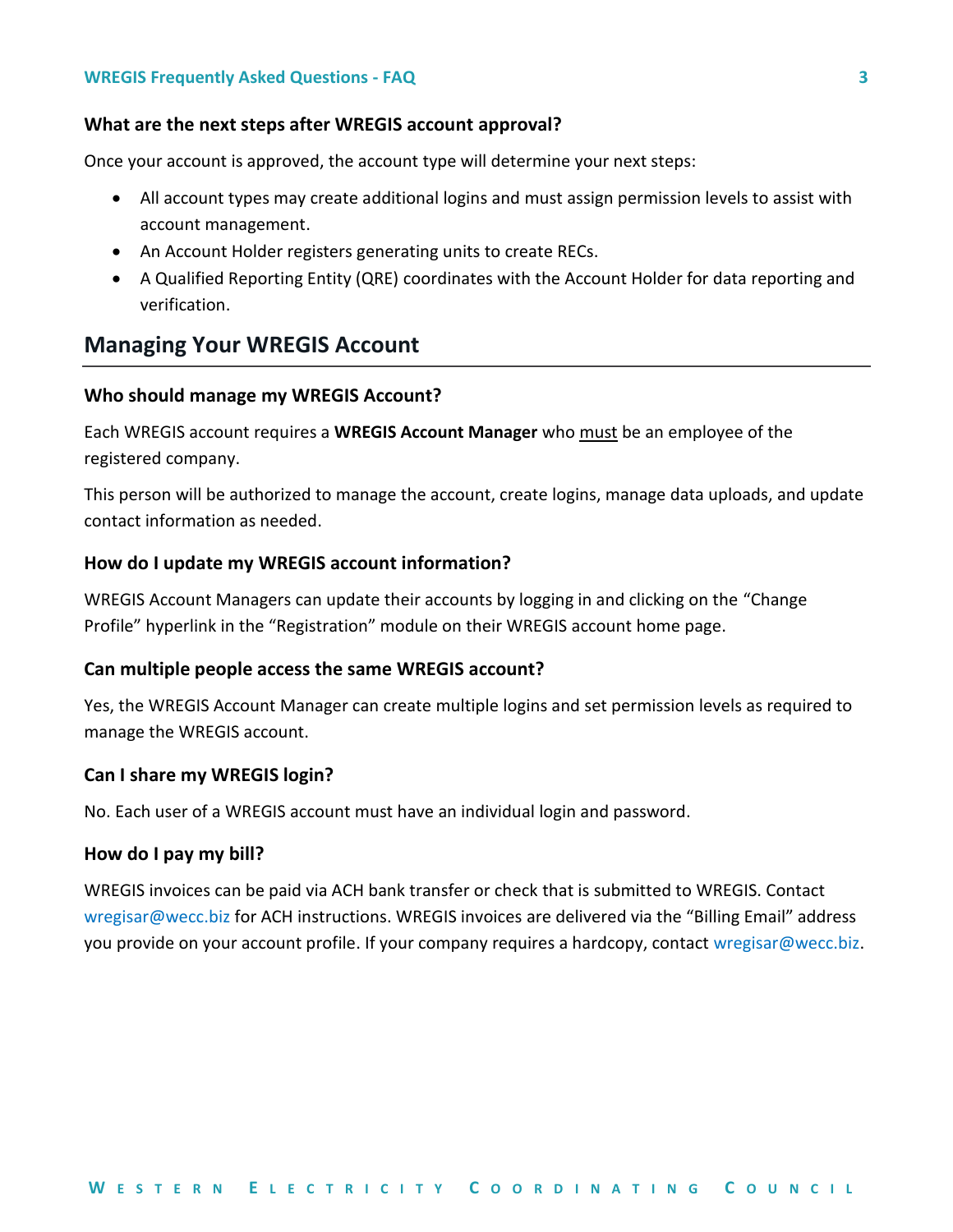# <span id="page-5-0"></span>**Generator Registration**

#### <span id="page-5-1"></span>**How do I register generating units in my WREGIS account?**

You may begin registering generating units after your WREGIS Account Holder type account is approved by following the "Generating Unit Registration" process on the [Join WREGIS](https://www.wecc.biz/WREGIS/Pages/Join-WREGIS.aspx) page at [www.wregis.org.](http://www.wregis.org/)

### <span id="page-5-2"></span>**How long will it take for my generating unit to be approved?**

Approval of a generating unit is a two-stage process:

### **1. Verification Documentation**

WREGIS staff begins accepting the verification documentation from the Account Holder once the online generating unit registration has been completed. WREGIS will not start reviewing the documentation until all documentation for a unit has been received. During this review, staff will let you know what documentation or information is still needed. WREGIS will review this documentation in seven-to-10 days.

#### **2. Approval Queue**

Once WREGIS has confirmed receipt of the verification documentation, the unit will be placed into the approval queue. We generally review units for approval on a "first-in, first-out" basis and within seven-to-10 days. During this review, WREGIS will contact you if we need further information before approval.

The entire process can take up to 20 days. This timeline depends on how soon the Account Holder provides all of the verification documentation.

To determine if WREGIS has received your documentation, please send us a separate email or contact the WREGIS Help Desk at:

[wregishelp@wecc.biz,](mailto:wregishelp@wecc.biz) or at 1-888-225-4213 (8:00 am – 4:30 pm MT, M-F).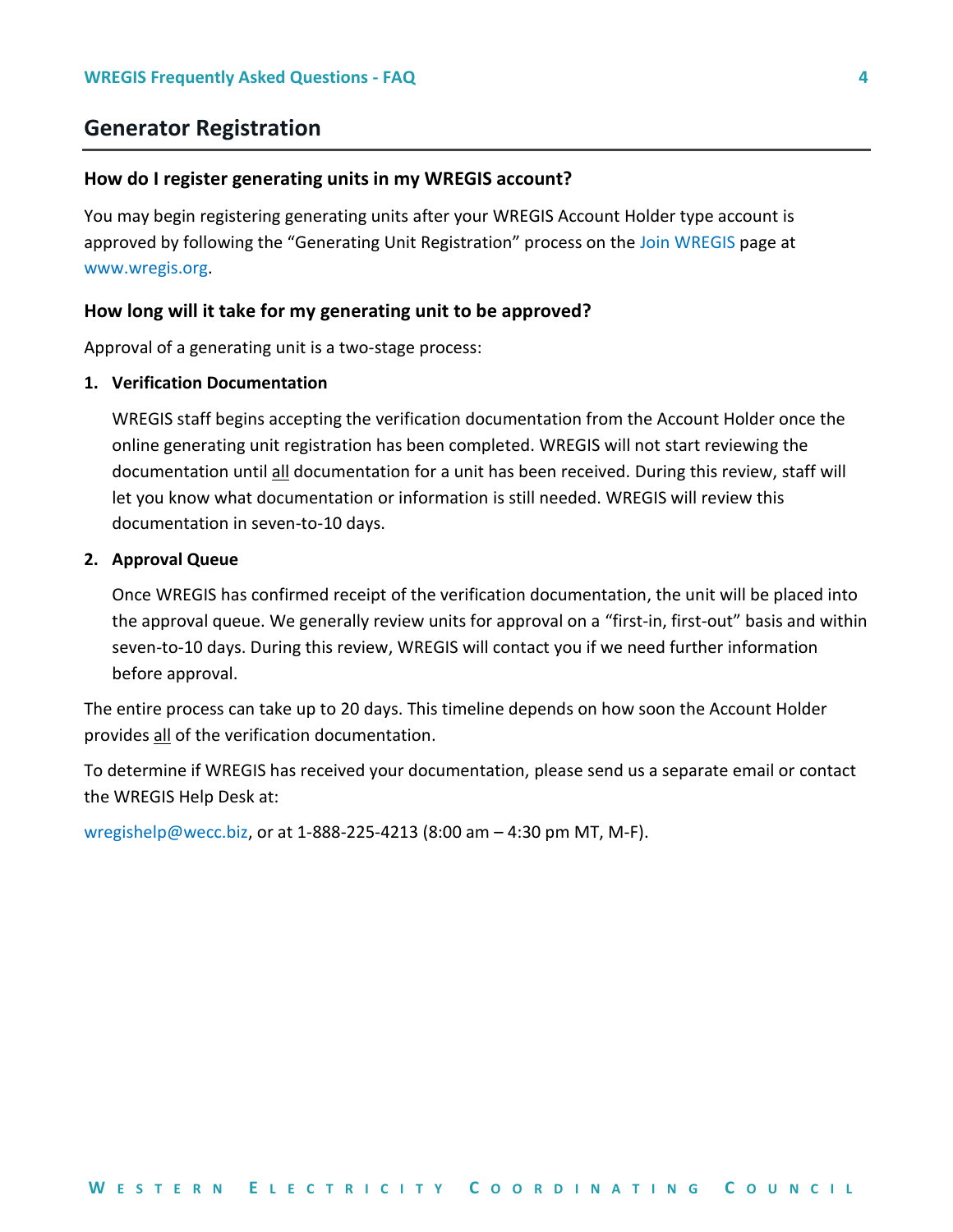# <span id="page-6-0"></span>**Data Reporting**

#### <span id="page-6-1"></span>**Can I register as a QRE and report data for my own generating units?**

Under certain circumstances you may register as a QRE and report data for your own generating units; however, before you consider registering as a QRE, first speak with your Balancing Authority to determine if they are able to report for your generating unit.

If not, consider speaking with a pre-existing, non-Balancing Authority reporting entity by pulling the WREGIS Active Account Holders report.

Otherwise, read and follow the "Qualified Reporting Entity (QRE) Registration" process on the [Join](https://www.wecc.biz/WREGIS/Pages/Join-WREGIS.aspx)  [WREGIS](https://www.wecc.biz/WREGIS/Pages/Join-WREGIS.aspx) page a[t www.wregis.org](http://www.wregis.org/) and the Qualified Reporting Entity Guidelines in the [QRE Interface](https://www.wecc.biz/Administrative/WREGIS%20QRE%20Interface%20Control%20Document.pdf)  [Control Document \(ICD\),](https://www.wecc.biz/Administrative/WREGIS%20QRE%20Interface%20Control%20Document.pdf) as these guidelines will determine the account approval.

### <span id="page-6-2"></span>**Can I upload generation data for more than one vintage at a time?**

No

# <span id="page-6-3"></span>**Can I upload generation data for more than one generator (project) at a time?**

Yes

#### <span id="page-6-4"></span>**What is a feasibility failure?**

The system performs a "feasibility" check each time generation data is uploaded. The feasibility check is performed using the nameplate capacity and capacity factor/max annual amounts tied to the generating unit. Generation data will fail the feasibility check when it exceeds the expected generation as approximated using the pre-established capacity factor or max annual figures. More information about the feasibility warning can be found in the [WREGIS Operating Rules,](https://www.wecc.biz/Corporate/WREGIS%20Operating%20Rules%20072013%20Final.pdf) section 9.5 Data Validity Check.

#### <span id="page-6-5"></span>**What is the capacity factor? And, how is it determined?**

The capacity factor is the ratio of the electrical energy produced by a generating unit for the period of time considered to the electrical energy that could have been produced at continuous full power operation during the same period. It is determined at the time of registration and is regularly assessed against actual, observed values.

#### <span id="page-6-6"></span>**What is the maximum annual energy? How is it determined?**

The maximum annual energy is the maximum average output expected to be achieved by a generating unit in a single year. It is determined at the time of registration and is regularly assessed against actual, observed values.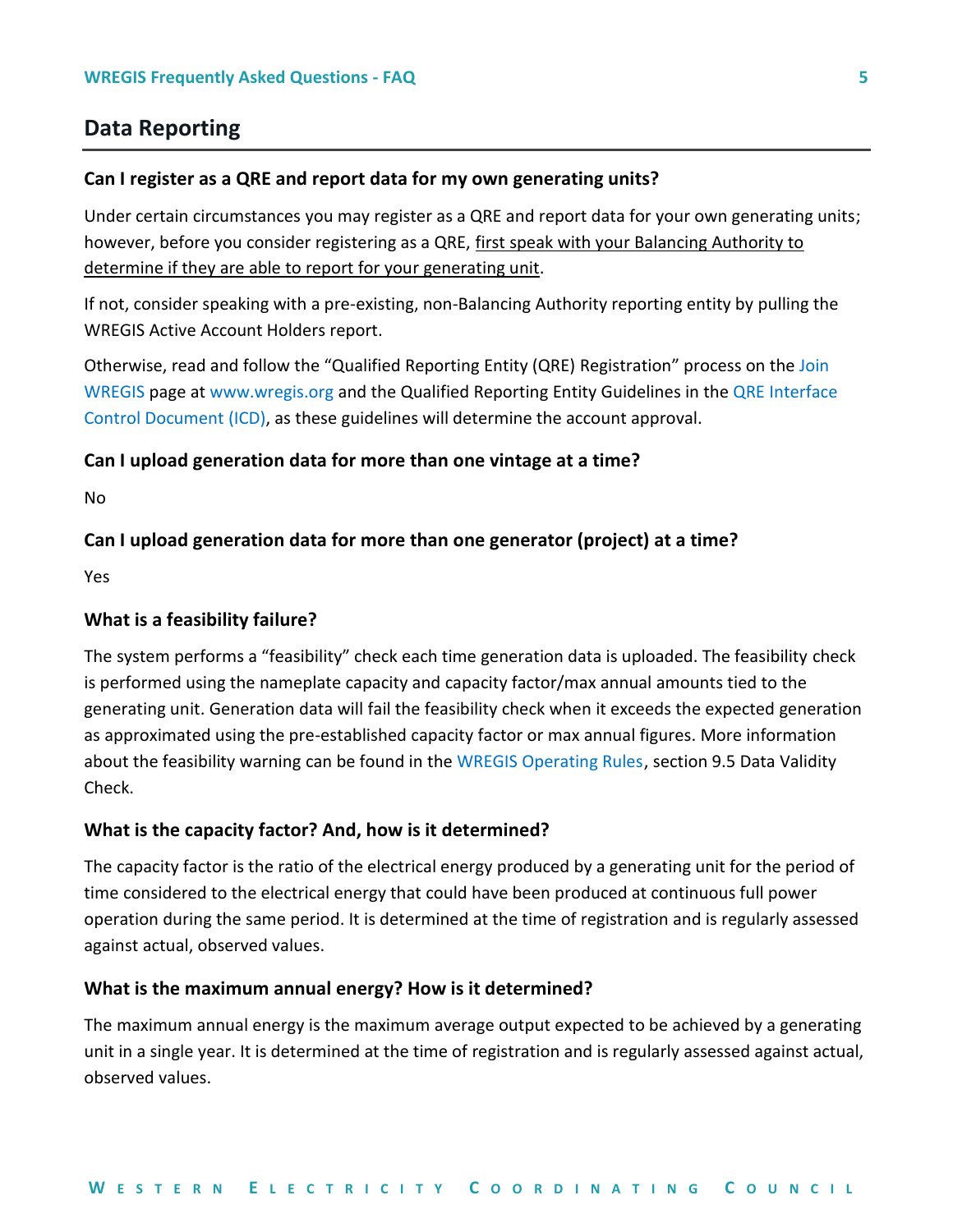#### <span id="page-7-0"></span>**What do I need to do when my data fails feasibility?**

WREGIS will attempt to resolve the issue, first with the QRE and then the Account Holder. It is the Account Holder's responsibility; however, to review and approve the reported data each month. Therefore, WREGIS would encourage the Account Holder to also review the data and follow up with the QRE as needed. If the issue remains unresolved at the time of certificate issuance, no certificates are issued.

### <span id="page-7-1"></span>**Does the system allow gaps in the data?**

No. The Account Holder will receive a system notification when no data has been reported by the QRE.

### <span id="page-7-2"></span>**What do I do if I receive a notice that no data has been reported for a previous vintage?**

Follow up with your QRE.

#### <span id="page-7-3"></span>**Who is my QRE?**

The QRE may be different for each registered generator. The QRE can be found in the WREGIS account that has registered the generating unit on "Asset Management" module in the "Reporting Entity" column.

#### <span id="page-7-4"></span>**How do I report prior period or adjustment data?**

If you are the designated QRE, select "Adjustment" instead of "Generation" in the "Meter Data Loading" module. Then select the appropriate vintage, and choose the corresponding file to upload.

### <span id="page-7-5"></span>**I cannot see a vintage in the dropdown list. How do I find it?**

If the certificate cycle for the vintage is out of the data loading period (days 1-75 of current period or days 90-730 of adjustment period), then the vintage will not be listed in the dropdown. The data may still be reported as an adjustment after the current period ends (day 90), but no data may be reported after the adjustment period ends (day 730).

# <span id="page-7-6"></span>**I received an error that indicates I am not allowed to upload data for a specific unit. How do I resolve it?**

Make sure the Reporting Entity Unit ID in the "Meter Data Loading" module matches the UNITID indicated in your upload file. If the file upload still fails, contact the WREGIS Administrator for additional support.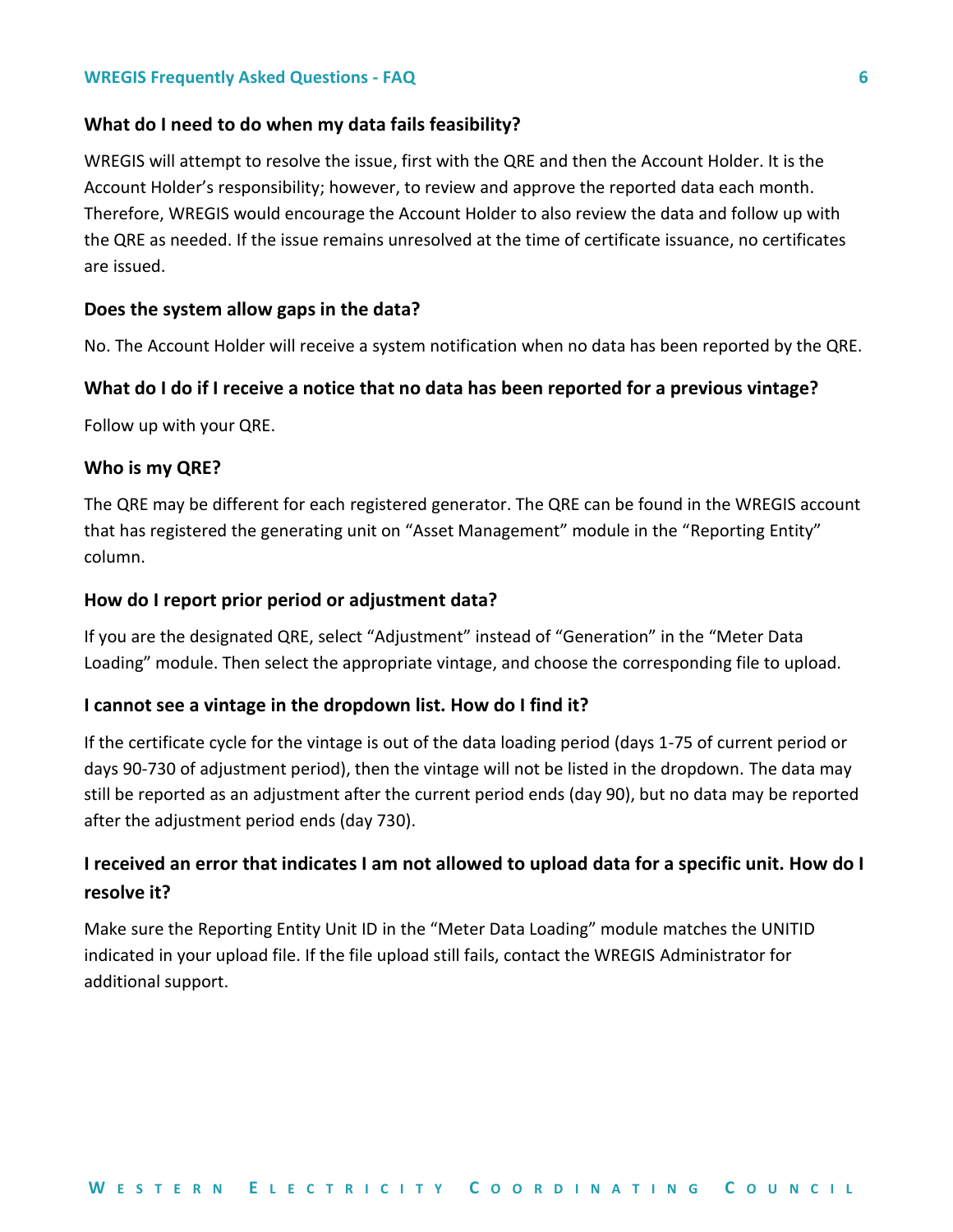### <span id="page-8-0"></span>**When will my certificates create?**

Certificates create 90 days after the end of the generation period if generation data has been reported before day 75 and if the data is in approved status as of day 90.

Unless the prior period or adjustment data is accepted by the Account Holder or WREGIS Administrator, it will go through a complete (90 days) creation cycle.

# <span id="page-8-1"></span>**Subaccounts**

### <span id="page-8-2"></span>**What are the different types of subaccounts?**

There are three subaccount types:

1. **Active:** Holds all active certificates prior to usage or transfer.

The Active Subaccount is the first point of deposit for any WREGIS Certificates created. An Active Subaccount may be associated with one or more Generating Units.

2. **Retirement:** Holds certificates used for compliance or other purposes.

The Retirement Subaccount is a repository for WREGIS Certificates that the Account Holder has removed from circulation (e.g., to demonstrate compliance with a state's RPS or offset renewable claims). Once a Certificate has been transferred into a Retirement Subaccount, it cannot be transferred again.

3. **Reserve:** Holds certificates sold 'off-system' without making claim about current certificate status.

The Reserve Subaccount is a repository for WREGIS Certificates that the Account Holder withdraws from circulation within WREGIS due to a transfer to a third party who is not a WREGIS Account Holder. Once a Certificate has been transferred into a Reserve Subaccount, it cannot be transferred again.

# <span id="page-8-3"></span>**Other**

### <span id="page-8-4"></span>**What is the price of RECs? How can I find a buyer?**

WREGIS does not get involved in the pricing, buying, or selling of certificates. You will need to work directly with a marketer or broker. A list of registered brokers or marketers is located on our website [\(www.wregis.org\)](http://www.wregis.org/) under the "Public Reports" header, in the "WREGIS Active Account Holders" report.

### <span id="page-8-5"></span>**How do I use (retire) RECs for State/Provincial/Voluntary Program Compliance?**

Contact the State/Provincial/Voluntary Program for further instruction on how to use RECs for compliance.